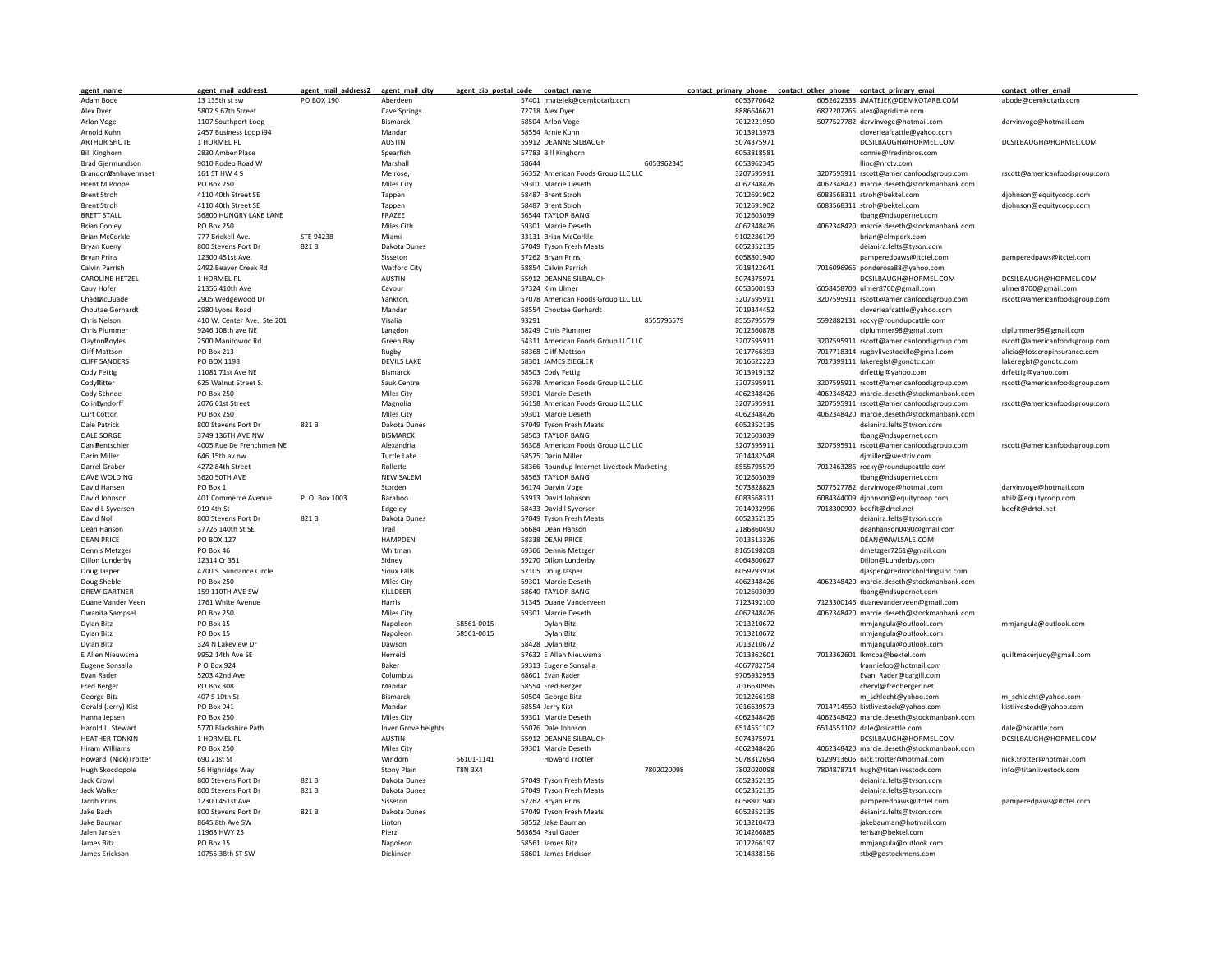JAMES GOEDKEN 1 HORMEL PL AUSTIN 55912 DEANNE SILBAUGH 5074375971 DCSILBAUGH@HORMEL.COM DCSILBAUGH@HORMEL.COM James Hill PO Box 250 Miles City 59301 Marcie Deseth 4062348426 4062348420 marcie.deseth@stockmanbank.com James P Bitz PO Box 52 Napoleon Napoleon 58561 7014246197 7014246197 7014246197 m\_schlecht@yahoo.com m\_schlecht@yahoo.com m\_schlecht@yahoo.com James R Trotter مستوى PO Box 250 Miles City والتي يستوى المستوى المستوى المستوى المستوى المستوى المستوى المستوى المستوى المستوى المستوى المستوى المستوى المستوى المستوى المستوى المستوى المستوى المستوى المستوى المستوى المست Jason Brester 800 Stevens Port Dr 821 B Dakota Dunes 57049 Tyson Fresh Meats 6052352135 deianira.felts@tyson.com Jason OConnell 8970 Emerald Ridge Rd Rapid City 57702 Jason OConnell 3082495114 jason@occattle.com Jason Smit 501 Lincoln Ave SE Orange City 51041 Jason Smit 6417802712 jsmit@redrockholdingsinc.com JD Mulkey PO Box 250 Miles City 59301 Marcie Deseth 4062348426 4062348420 marcie.deseth@stockmanbank.com Jeff Ward 106 Hanson Lane Laramie 82070 Staci Dagen 3075323333 staci@maddenbrothers.com Jerry Scott PO Box 102 Herreid 57632 Keighly Johnson 7016630996 keighly@fredberger.net Jess George 5674 Centennial Rd Bismarck 58503 Jess 7015278849 bismarcklivestockauction@gmail.com Jim Bieber PO Box 277 Turtle Lake 58575 Jim Bieber 7012148831 jlblvs@westriv.com Joel Ferderer 4612 65th Ave SE Cleveland 58424 Paul Gader 7014266885 terisar@bektel.com Joel Fuhrman 2012 PO Box 250 PO Box 250 Miles City Miles City 59301 Marcie Deseth 4062348426 4062348426 4062348426 4062348420 marcie.deseth@stockmanbank.com ميران والمسابق المسابق والمسابق والمسابق والمسابق والمسابق والمس JOHN FENSKE 40086 221ST STREET WOONSOCKET 57385 JOHN FENSKE 6057703282 maegan.fenske@outlook.com John Fischer 650 5th Ave SE Dickinson 58601 John Fischer 7014838156 stlx@gostockmens.com JohnBerzog بوادر لواحد 4820 Verde Lane بون و التاريخ التاريخ و التاريخ 1000 American Foods Group LLC بون التاريخ و 1000 American Foods Group LLC بون التاريخ و 1000 American foodsgroup.com و 1000 American foods Group LLC ب John Lawton #310, 101 Riel Drive St. Albert T8N 3X4 John 7807120140 7804878769 john@titanlivestock.com info@titanlivestock.com Josh Link 2957 E Franklin Ave. Gilbert 85295 Josh Link 8886646621 6822201729 josh@agridime.com Josh Philips بوي PO Box 250 بوي و المستحدث و المستحدث المستحدث المستحدث المستحدث المستحدث المستحدث المستحدث المستحدث المستحدث بين المستحدث المستحدث المستحدث المستحدث المستحدث المستحدث المستحدث المستحدث المستحدث المستحدث ا Joshua Larson 39756 124th St COLUMBIA|SD 57433 Josh 6053962345 llinc@nrctv.com JR Scott PO Box 102 Herreid 56732 JR Scott 6053597358 cheryl@fredberger.net  $\begin{minipage}[c]{0.9\textwidth} \begin{minipage}[c]{0.9\textwidth} \begin{minipage}[c]{0.9\textwidth} \begin{minipage}[c]{0.9\textwidth} \begin{minipage}[c]{0.9\textwidth} \begin{minipage}[c]{0.9\textwidth} \begin{minipage}[c]{0.9\textwidth} \begin{minipage}[c]{0.9\textwidth} \begin{minipage}[c]{0.9\textwidth} \begin{minipage}[c]{0.9\textwidth} \begin{minipage}[c]{0.9\textwidth} \begin{minipage}[c]{0.9\textwidth} \begin{minipage}[c]{0.9\textwidth} \begin{minipage}[c]{0.9\$ Katie Hirsch 19640 Hudson BLVD Apt 1512 Lake Elmo 55042 Katie Hirsch 6015085640 6015085640 khirsch@smithfield.com Apt 1512 Kelly Owen 13 135th st sw PO BOX 190 Aberdeen 1980 Aberdeen 57401 Jennifer Matejek 6053770642 6052622333 JMATEJEK@DEMKOTARB.COM kowen@demkotarb.com 6052622333 JMATEJEK@DEMKOTARB.COM kowen@demkotarb.com Exam Nilliams PO Box 250 PO Box 250 PO Box 250 City Miles City Sand Box 2001 Marcie Deseth AMIGROUND AGGENERGEN<br>And The Milliams and the seth Box 2206 6th Ave E (Williams and Deseth Williams of Milliams Sand Sand Sand Sand Kirby Krebsbach 2206 6th Ave E Publiston Williston 58801 Kirby Krebsbach 7015701420 ranaflory@live.com ranaflory@live.com ranaflory@live.com ranaflory@live.com KLIFF BARE PO BOX 31535 SILLINGS BILLINGS 59107 KLIFF BARE 4066906550 4066906550 406689888 kliffbare@gmail.com kliffbare@gmail.com kliffbare@gmail.com Kory��orby 11652 41 M St SE Market Maley City, Maley City, Sang Corretican Foods Group LLC LLC 3207595911 3207595911 rscott@americanfoodsgroup.com rscott@americanfoodsgroup.com Promotogroup.com Transform Transform Transfo KRAIG BARE POBOX 125 TERRETON 83450 KRAIG BARE 2085216532 kraigbare@yahoo.com Kraig Pool 3125 Aurora Ave Des Moines 50310 Kraig Pool 7124416769 Kraig\_Pool@cargill.com Kurtis Sweeter 20150 283rd st. 47150 283rd st. worthing worthing 57077 Kurtis Sweeter 6053303144 60553303144 6056959820 ksweeter@smithfield.com ksweeter estimate in the sweeter end and the sweeter of the state of the sweet Lane Harriman 69458 Schall Ln Arlee 59821 Lane Harriman 4062507348 lane@fredinbros.com Larry Schnell PO Box 1209 Dickinson 58602 Larry Schnell 7014838156 stlx@gostockmens.com Leo Heinrich 14310 83rd St SW Bowman 58623 Leo Heinrich 7015236840 ladibugmills@gmail.com ladibugmills@gmail.com Leo Schmaus PO Box 250 PO Box 250 Miles City 199301 Marcie Deseth 19931 Marcie Deseth 1993348426 4062348426 4062348426 4062348420 marcie.deseth@stockmanbank.com<br>1993- Lonnie Cope 41472 240th St 2011 for Schwarz Artesian 40 Lonnie Cope 41472 240th St Artesian 57314 Lonnie 6053962345 llinc@nrctv.com Mariah Bitz 324 N Lakeview DR Comparent Dawson Dawson 58428 Mariah Bitz 7013213080 7013213080 mmjangula@outlook.com Marla Belohlavek 1980 County Road 137 Mandan 58554 Marla Belohlavek 7015274538 7015274538 jbmbelohlavek@gmail.com Matt Bode 13 135th st sw PO BOX 190 Aberdeen 13 135th st sw PO BOX 190 Aberdeen 13 Aberdeen 57401 6053770642 6053770642 6053770642 6053770642 6053770642 6053770642 6052622332 JMATEJEK@DEMKOTARB.COM mbode@demkotarb.com 13 Matt Lachenmeier PO Box 477 Mandan Mandan Mandan S8554 Matt Lachenmeier 7016639573 7016639573 7014267638 kistlivestock@yahoo.com kistlivestock@yahoo.com kistlivestock@yahoo.com Matt Moore 4932 Road 74 Torrington 82240 Matt Moore 3086310142 Matt\_Moore@cargill.com Michael E O'Neill PO Box 250 PO Box 250 Miles City Miles City Server And the City Server Concernsive Communication of the City of the Same of the Same of the Michael Marcie Deseth 4062348426 4062348420 marcie.deseth@stockm MichaelBerman 2220 46th Ave SE Mandan Mandan Mandan 58554 American Foods Group LLC LLC 3207595911 3207595911 58207595911 58554 Americanfoodsgroup.com rscott@americanfoodsgroup.com rscott@americanfoodsgroup.com Mike Ahrendt PO Box 767 Sergeant Bluff 51054 Mike J Ahrendt 7122511223 acattleshipper@aol.com debbieahrendt@gmail.com Mike Anderson 635 Dugdale Ave. Manuale Ave. Morthington 1986 Morthington 56187 Mike Anderson 56187 Mike Anderson 56073603823 manderson manderson manderson 56187 Mike Anderson 58203 Mike Anderson 58203 Mike McEnroe 70173902 Mike McEnroe 201 Park Ave 2019 ark Ave Same Stand Forks (Grand Forks 58203 Mike McEnroe 2017) and the material material on the state of the Stand Forks (Grand Forks 58203 Mike McEnroe 2017) and the state of the state of th Mike Yore 756 10th Ave SE Sidney 59270 Mike Yore 4064825251 4064802999 kimr@midrivers.com kimr@midrivers.com Mitch Grove 1980x 250 PO Box 250 Miles City 1990. Miles City 1990. Microsoft Box 2002348426 4062348426 4062348420 marcie.deseth@stockmanbank.com<br>1991. Mitch Kuhn 2457 Business Loop 194 Mandan Mandan 1992. SS554 Mitch Kuhn Mitch Kuhn 2457 Business Loop I94 Mandan 58554 Mitch Kuhn 7013916048 cloverleafcattle@yahoo.com MORGAN CORE 1 HORMEL PL AUSTIN 55912 DEANNE SILBAUGH 5074375971 DCSILBAUGH@HORMEL.COM DCSILBAUGH@HORMEL.COM Nathan Stulc PO Box 250 250 2012 Miles City 59301 Marcie Deseth 4062348426 4062348426 4062348420 marcie.deseth@stockmanbank.com<br>Nick Stormo 2012 PO Box 392 2022 Hayti Hayti 1990 57241 Nick Stormo 57241 Nick Stormo 60588128 Nick Stormo PO Box 392 Hayti 57241 Nick Stormo 6058812868 nickstormo@icloud.com Nicole Wines 2008 P.O. BOX 91 Pray Pray Pray Pray Pray S9065 NICOLE WINES 4062203329 4062242099 NICOLE@NWLSALE.COM KELLI@NWLSALE.COM KELLI@NWLSALE.COM Provide and the status and provide the method of the status and the st PaigeNetzke 20243 Harvest Ave 20243 Harvest Ave Lamberton, 2007 Lamberton, 2025 S6152 American Foods Group LLC LLC 3207595911 3207595911 3207595911 rscott@americanfoodsgroup.com rscott@americanfoodsgroup.com rscott@america Patrick Maher 2011 130th St 24711 130th St 2007 between 2007 time and the Research Maher 37656 Patrick Maher 2007 patrick\_maher20@hotmail.com 37656 Patrick Maher 57656 Patrick Maher 6058481087 patrick\_maher20@hotmail.com 1 Paul Bitz PO Box 15 PO Box 15 Napoleon 58561-0015 Paul Bitz Paul Bitz 7012266199 mmjangula@outlook.com mmjangula@outlook.com Paul D Hansen PO Box 250 Miles City 59301 Marcie Deseth 4062348426 4062348420 marcie.deseth@stockmanbank.com Paul Eayrs PO Box 250 Miles City 59301 4062348426 4062348426 4062348420 marcie.deseth@stockmanbank.com Paul Gader Paul Gader 701266885 7012698959 Paul Gader 7014266885 7012698959 7012691969 terisar@bektel.com terisar@bektel.com terisar@bektel.com terisar@bektel.com terisar@bektel.com terisar@bektel.com terisar@bektel.com te Paul G Bitz PO Box 15 Napoleon 58561-0015 Paul G Bitz 7012266199 mmjangula@outlook.com Paul G Bitz PO Box 78 Napoleon 58561 Paul G Bitz 7012266199 m\_schlecht@yahoo.com m\_schlecht@yahoo.com Potter Livestock 1945 58th St SE Braddock 58524 Roger Potter 7013338674 rplimousin@hotmail.com Prewitt & Company LLC 756 10th Ave SE 2014 10th Average States of Sidney States and the Second 4064802666 company LLC 756 10th Average States and Average States and States States States and States and States States and Sta Randy Feist 10391 Tufte Rd Ludlow Ludlow 57755 Carol Feist 6055763321 2062061081 CFEIST@NDSUPERNET.COM CFEIST@NDSUPERNET.COM CFEIST@NDSUPERNET.COM RANDY FENSKE 1317 W. LAQUINTA STREET SIOUX FALLS 57108-3308 RANDY FENSKE 6057707654 fenskejudy@gmail.com Ray Larson 39656 Larson Road COLUMBIA 57433 6053962345 6053962345 llinc@nrctv.com Richard Zweifel ميسية 4755 Williams St ميسية Hichard Zweifel ميسية 4755 Williams St Rapid City ميسية 1976) Staci Dagen ميسية 1976) Staci Dagen ميسية 1976) Staci Dagen بين المسيح المسيح المسيح المسيح المسيح المسيح المسيح ا Riley Ruble 72778 County Road 46 Albert Lea, 56007 American Foods Group LLC LLC 3207595911 3207595911 rscott@americanfoodsgroup.com rscott@americanfoodsgroup.com Robert Hendrickson 52460 390th St. 56362 DAVID P REED 5155984646 dreed@nfo.org Robert Peterson 305 Commercial Street PO Box 156 Charles City 50616 Robert Peterson 50516 Charles 6412204222 procattle@gmail.com procattle@gmail.com procattle@gmail.com Robert Scherer 200 Stevens Port Dr 821 B Dakota Dunes 57049 Tyson Fresh Meats 6052352135 6052352135 deianira.felts@tyson.com 60612352135 Rod Prewitt 5924 12th Street SW Sidney Sidney 59270 Rod Prewitt 4064825251 4064825251 4064802555 kimr@midrivers.com kimr@midrivers.com

MATTHEW 2017399111 lakereglst@gondtc.com 7016622223 7017399111 lakereglst@gondtc.com lakereglst@gondtc.com lakereglst@gondtc.com lakereglst@gondtc.com lakereglst@gondtc.com lakereglst@gondtc.com lakereglst@gondtc.com laker